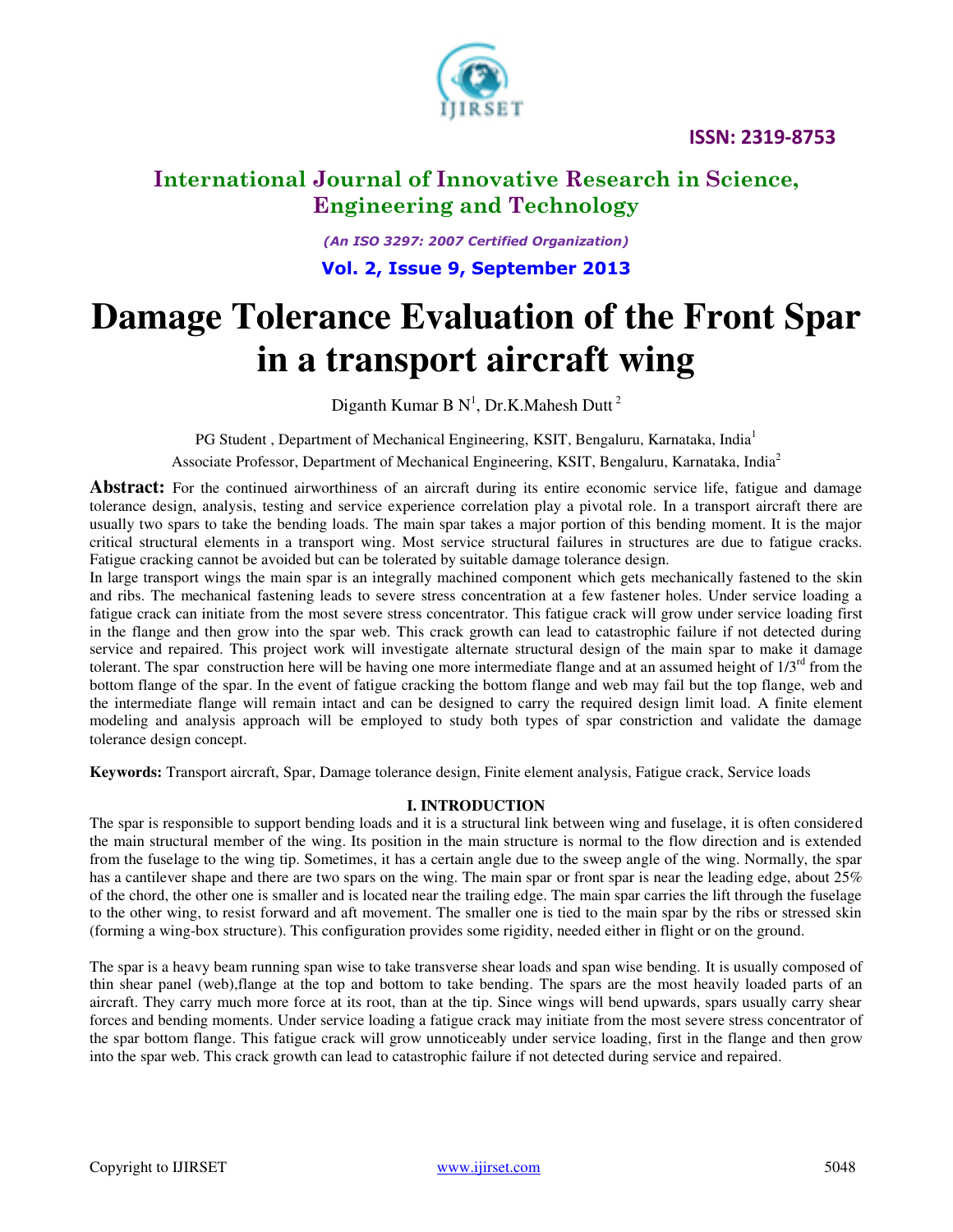

# **International Journal of Innovative Research in Science, Engineering and Technology**

*(An ISO 3297: 2007 Certified Organization)* 

### **Vol. 2, Issue 9, September 2013**

### **II. PROBLEM DEFINITION**

**A. Objective** - "Damage Tolerance Evaluation of the Front Spar in a transport aircraft wing". Here the entire project work is to provide maximum safety to the aircraft wing using Damage Tolerance Design concept. In order to achieve this objective, the general structural configuration of front spar is modified, in general spar mainly consists of flanges at the top and bottom and web in between them i.e., I-section tapered beam like structure, but to achieve our objective using Damage tolerance evaluation concept Spar structural design can be modified by locating intermediate flange parallel to the spar flanges approximately at the  $1/\overline{3}^{rd}$  height from spar bottom flange, even after design modification it is not possible to avoid the further crack growth in the structure, but crack growth rate can be slowdown for some period of time until the next regular inspection and making the structure damage tolerant. this Damage tolerance design is one of the advanced fatigue design criteria presently implemented in many industries to overcome the drawbacks of past methods and also to provide safety to the vehicle at any worst conditions like unnoticeable catastrophic failure in the inner parts of the structure that results in destruction of entire aircraft & also the loss of life and property.

#### **B. Scope of the Project work**

Global and Local analysis has to be carried out for Wing box & Front Spar of the wing respectively, this can be carried out by meshing, applying loads and boundary conditions to the structures, and solving both of them using FEM package so that the analysis results obtained is Numerical solution and further it has to be compared with analytical or theoretical solution calculated through SOM approach in order to validate the solution obtained from both methods. In order to evaluate the damage tolerance for a spar, first verification are to be carried out using popularly used MVCCI technique (Modified Virtual Crack Closure Integral) for a plate with a crack problem, to calculate stress intensity factor. further this numerical approach are to be compared with the theoretical approach, so that the value of SIF(K) in both must be almost same, then only it is possible to apply this technique to solve the problem given, for calculating SIF(K) with different crack lengths.

After verifying the MVCCI technique, at the achieved maximum elemental stress location, in the nearby rivet hole of the front spar bottom flange, crack is assumed for some initial length and further crack length are increased incrementally. propagation of crack carried out for different assumed incremental crack lengths starting from 10mm to the value were  $SIF(K)$  reaches fracture toughness( $K_{IC}$ ) of the AL-2024- T351 material for given spar configuration. after this a graph of  $SIF(K)$  obtained with different crack lengths for a spar will be plotted. Now in order to tolerate crack propagation that is taking place at the faster rate, design modification are to be done for spar by adding intermediate flange at approximately  $1/3<sup>rd</sup>$  of the height from the bottom flange by considering some of basic technicality so that maximum safety has to be provided to the modified structure. again SIF(K) values will be calculated, for modified spar with different crack lengths starting from 10mm to some value above the  $K_{IC}$  value were intermediate flange is located and graph will be plotted for these SIF values v/s crack lengths and both graphs will be compared, and conclusion obtained. After comparing SIF(K) v/s Crack length(a) for Spar with and without intermediate flange, similar comparison will be done even for Residual strength versus Crack length, and graph will be plotted and inference will be drawn, and finally by observing all graphs, it is possible to conclude that with design modification ,the spar structure becomes damage tolerant, thus provide possible safety to the structure and catastrophic failure can be avoided, hence achieving project objective.

#### **C. Geometrical configuration**

Geometry of wing box model isometric view and also the dimensions of top & bottom skin of wing and is as shown in figure1.

Figure 2, represents the geometric configuration of entire front spar, spar web.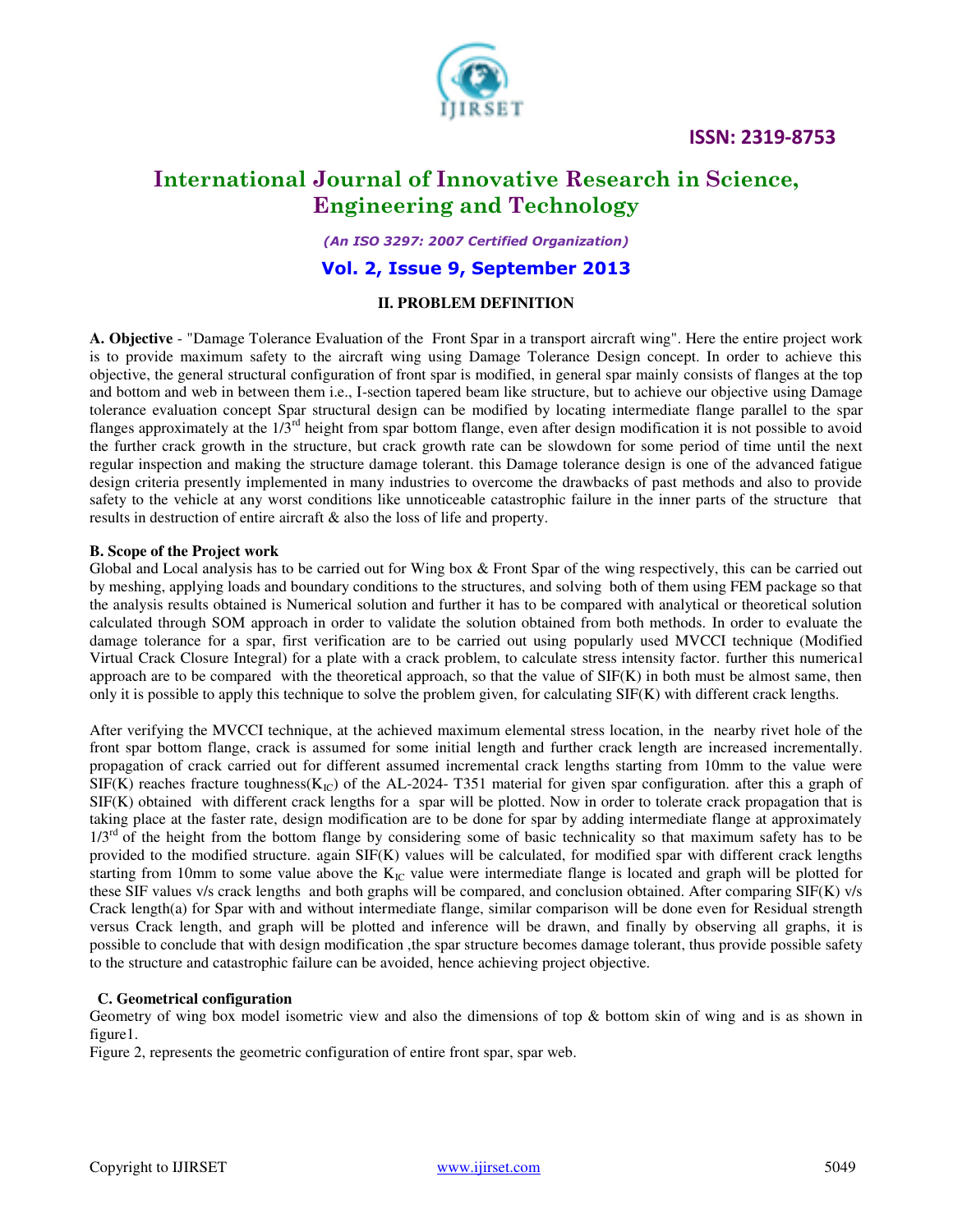

# **International Journal of Innovative Research in Science, Engineering and Technology**

*(An ISO 3297: 2007 Certified Organization)*  **Vol. 2, Issue 9, September 2013**



Figure 1: Isometric wing box model & Dimensions of wing top and bottom skin.



Figure 2: Isometric view of front spar model dimensions & Front Spar web dimensions.

### **D. Material specification**

### **Aluminum 2024-T351 Material Description for Structural Analysis**

Aluminum alloy 2024 is an aluminum alloy with copper and magnesium as the alloying elements. It is used in applications requiring high strength to weight ratio, as well as good fatigue resistance. It is not weldable, and has average machinability. Due to its high strength and fatigue resistance, 2024 is widely used in aircraft structures, especially wing and fuselage structures under tension.

| Table 1: Mechanical properties of 2024-1351 |               |  |
|---------------------------------------------|---------------|--|
| <b>Material property</b>                    | <b>Values</b> |  |
| Modulus of elasticity GPa, E                | 70.3-72.4     |  |
| Tensile strength MPa, $\sigma_u$            | 470           |  |
| Yield strength MPa, $\sigma_v$              | 325           |  |
| Shear strength MPa, $\theta_s$              | 285           |  |
| Fatigue limit, MPa, $\sigma_w$              | 140           |  |
| Poisson's Ratio 9                           | 0.3           |  |
| Fracture toughness MPa $\sqrt{m}$           | 72.37         |  |

### **Table 1: Mechanical properties of 2024-T351 Table 2: Composition of Aluminum Alloy – 2024-T351**

| <b>Composition</b> | Wt. %       | <b>Composition</b> | Wt. %       |
|--------------------|-------------|--------------------|-------------|
| Al                 | 90.7-94.7   | Mn                 | $0.3 - 0.9$ |
| Cr                 | Max. 0.1    | Si                 | Max. 0.5    |
| Cu                 | 3.8-4.9     | Ti                 | Max. 0.15   |
| Fe                 | Max. 0.5    | Z <sub>n</sub>     | Max. 0.25   |
| Mg                 | $5.2 - 5.8$ | Others             | Max. 0.15   |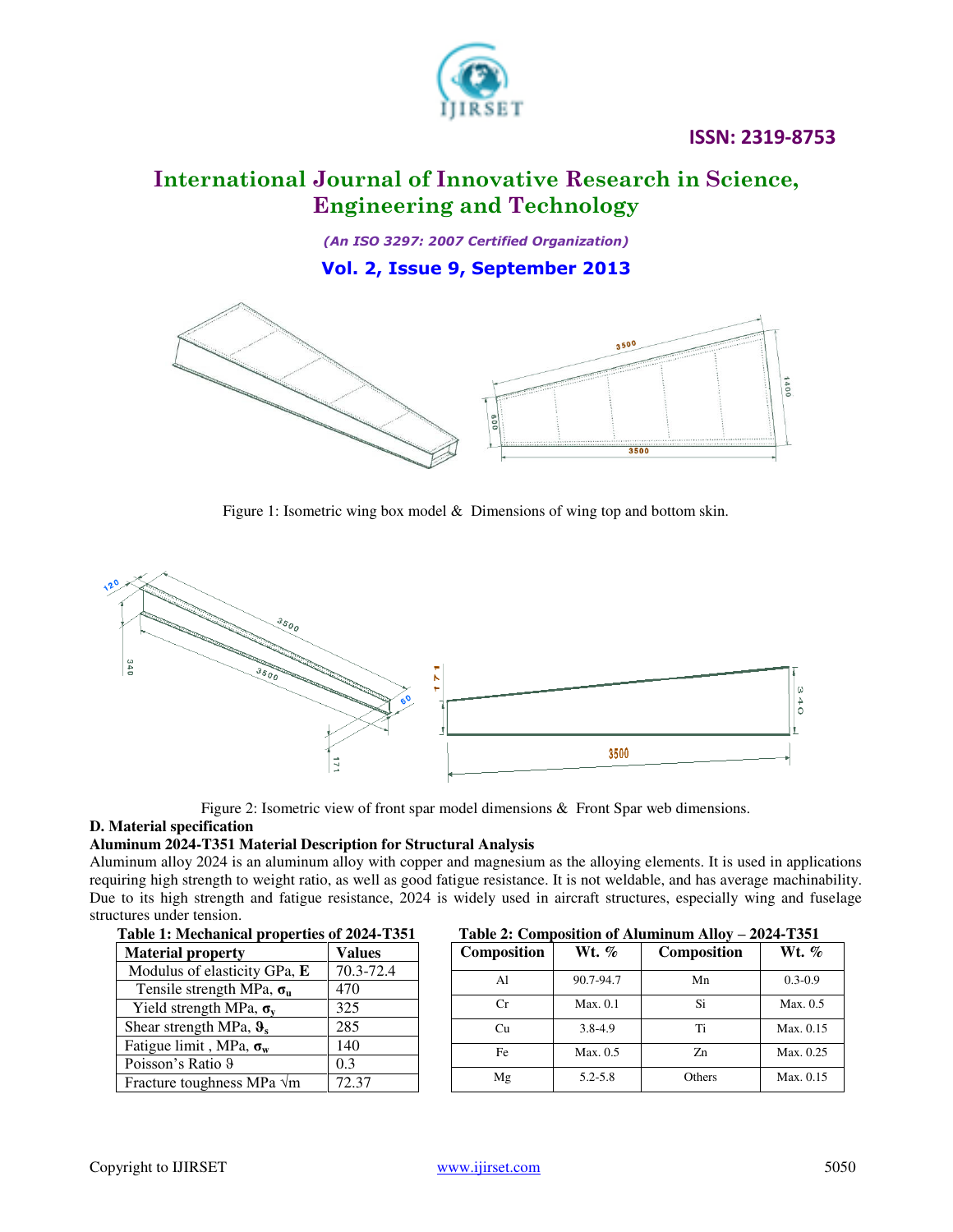



# **International Journal of Innovative Research in Science, Engineering and Technology**

*(An ISO 3297: 2007 Certified Organization)* 

### **Vol. 2, Issue 9, September 2013**

### **III. FINITE ELEMENT ANALYSIS**

 In this project MSC PATRAN software is used as the pre-processor and post processor. The pre-processing task includes building the geometric model by importing it from CATIA solid model of wing box structure and extracting geometry, building the finite element model, giving these elements the correct material properties, setting the loads  $\&$ boundary conditions and finally, assembling these elements into a connected structure for analysis. Analysis is done in MSC NASTRAN solver . The analysis stage simply solves for the unknown degrees of freedom, as well as reactions and stresses. In the post processing stage, the results are evaluated and displayed.

#### **A. Loads and Boundary Conditions**

 Applying loads & boundary conditions to the structures becomes very important for getting deformation and stresses, for obtained FE-Model of wing box and also for spar without & with intermediate flange. Here, all six degrees of freedom (3 translation & 3 rotations) are constrained at the fixed end of the wing box, & loads calculated at 5 different stations of the wing box and front spar are applied. depending upon the given structural configuration required calculated loads at 5 different rib stations are uniformly distributed equally throughout the web & flanges of the spar structure so that total load is equal to distributed load. & it is as shown in the figures below.



Figure 4. Loads & Boundary conditions of a FE-Model of a Spar without and with intermediate flange

#### **B. Analysis of structures**

Global & local analysis model after assigning material property and applying loads and boundary conditions and solving through NASTRAN and again plotting results in PATRAN are as shown in figure 5. from figures below it is observed that For given wing box Max deformation value of 6.38-mm & Max stress value of 19.2Kg/mm<sup>2</sup> are obtained, so after getting these results, global analysis will be completed. similarly for given front spar Max deformation value of 16.6mm & Max stress value of  $5.86\text{Kg/mm}^2$  are obtained, hence after getting these results, local analysis will be completed. by observing the analysis results obtained from both it can be conclude that results are comparable & acceptable to carry the work further.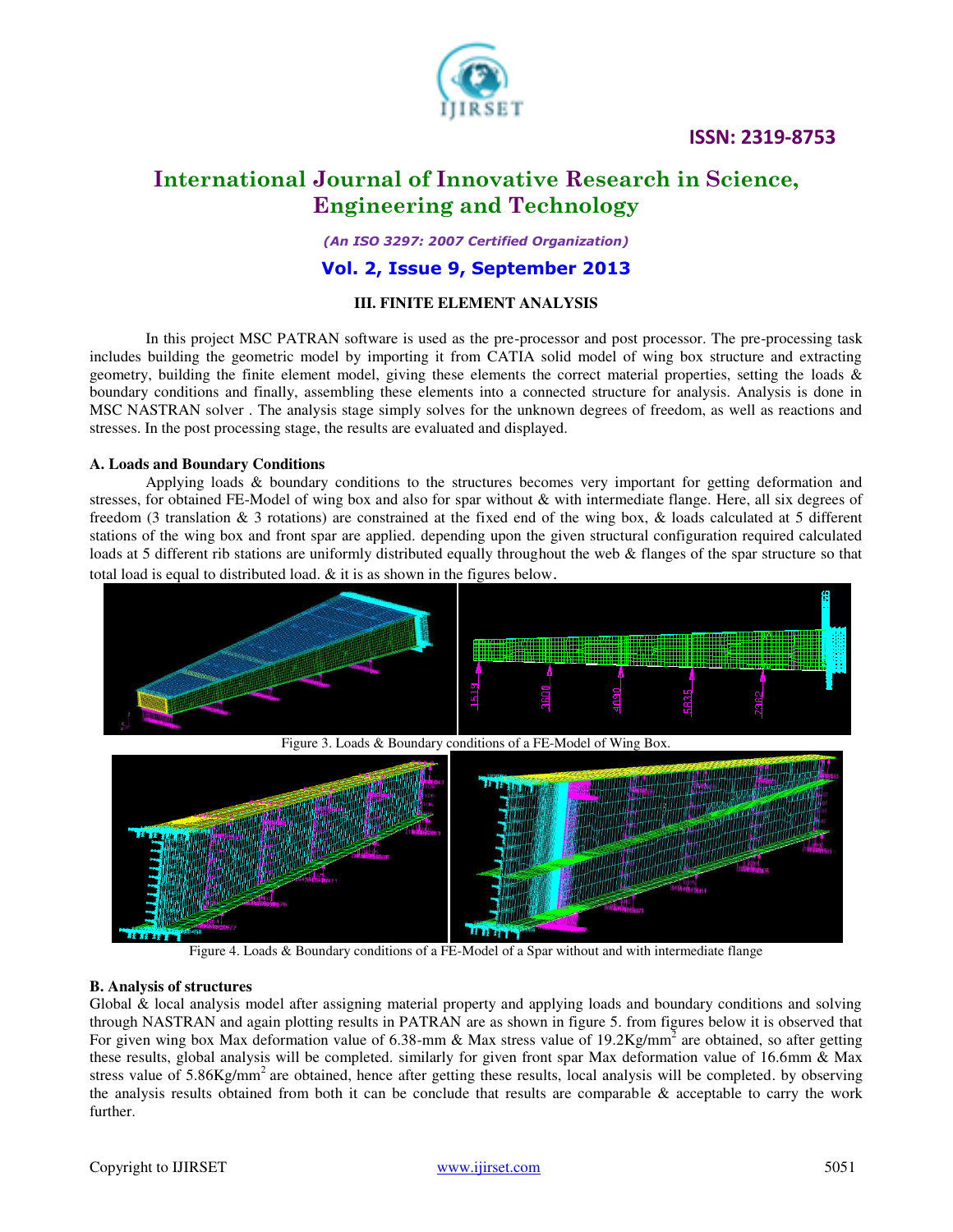

# **International Journal of Innovative Research in Science, Engineering and Technology**

*(An ISO 3297: 2007 Certified Organization)* 

## **Vol. 2, Issue 9, September 2013**



Figure 5. Deformation and Stress Contour Plot of the Front Spar

### **IV. DAMAGE TOLERANCE EVALUATION APPROACH**

### **A. SIF Calculations**

After verification of FEM Approach for Stress Intensity Factor (SIF) Calculation by MVCCI method with classical approach whether the method is possible to apply for a spar with crack or not. it is observed that same approach can be applied to the spar structure to calculate SIF(K) with different crack lengths. first it is applied for spar without intermediate flange then it is applied for a modified spar with intermediate flange, finally both of them will be compared and validated to make the spar damage tolerant, finally graph will be plotted for calculated K values to study the behavior of both the structures.

#### **B. SIF calculation of Front Spar Without & With Intermediate Flange using MVCCI Method** SIF calculation For Crack length of 10mm

$$
G = \frac{F \times \Box v}{2 \times \Box a \times t} = (317.83 \times .0726)/(2 \times 1.145 \times 2.765)
$$
 hence, G = 50.26 Kg/mm

 $\mathbf{K} = \sqrt{\mathbf{G}\mathbf{E}} = \sqrt{(3.646 \times 7200)} = 162.043 \text{ kg/mm}^2 \sqrt{\mathbf{m}} = 162.043 \times 9.81 \times 10^{-3/2} \text{ N/mm}^2 \sqrt{\mathbf{m}}$ hence,  $K_{I(FEA)} = 50.26$  Mpa $\sqrt{m}$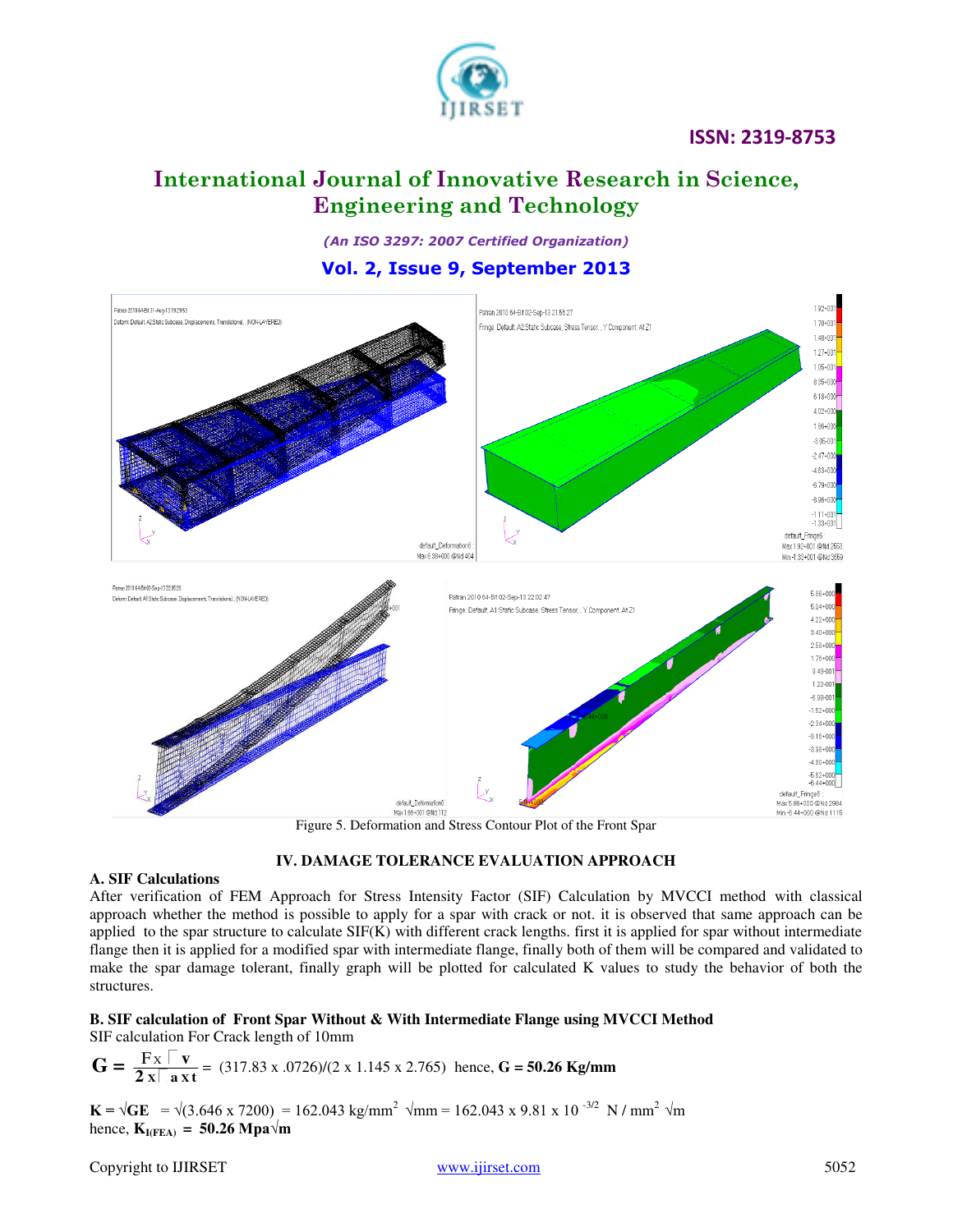

# **International Journal of Innovative Research in Science, Engineering and Technology**

*(An ISO 3297: 2007 Certified Organization)* 

# **Vol. 2, Issue 9, September 2013**

Similarly **SIF(K) calculations** are carried out for different crack lengths like **20 , 30 40, 50, 60, 70, 80, 90, 100, 110 & 120 mm** and so on until  $K \geq K_{IC}$  condition achieved for spar without and with intermediate flange. comparison K values for incremental crack lengths for a spar without & with intermediate flange are tabulated as shown in the below table 3. and also Plot of Variation of SIF(K) as a Function of Crack length(a) for a spar without and with Intermediate Flange graph is plotted as shown in the figure 6.

**C. Residual Strength Calculations as a function of Damage size for the Spar with & without intermediate flange.**  Residual Strength Calculations for crack length of 10 mm,

$$
M_{\text{Res}_{10}} = \frac{K_{\text{IC}_{10}}}{K_{10}} \times M_{\text{Applied}_{10}} = \frac{72.37}{50.26} \times 794034.943 = 1143340.804 \text{ kg-mm}
$$

Similarly **Residual Strength calculations** carried out for different incremental crack lengths like **20 , 30 40, 50, 60, 70, 80, 90, 100, 110 & 120 mm** for spar without & with intermediate flange. comparison residual bending moment values for different incremental crack lengths for both spar without & with intermediate flange as been tabulated as shown in the below table 4. Plot of comparison of Residual Strength(Rs) as a Function of Damage Size for spar with and without Intermediate Flange graph is plotted as shown in the figure 6.





#### **V. RESULTS AND DISCUSSION**

 After Meshing, assigning material property and applying loads and boundary conditions to both global analysis model wing box & local analysis model front spar and solving both through NASTRAN and again plotting results in PATRAN, for wing box the Max deformation value observed is **6.38 mm** & Max stress value observed **19.2Kg/mm<sup>2</sup>**. so after getting these results, global analysis will be completed, and smilarly for front spar the Max deformation value observed is **16.6 mm** around free end of spar & Max stress value observed is **5.86Kg/mm<sup>2</sup>**around the fixed end of spar. thus after getting these results, local analysis also completed.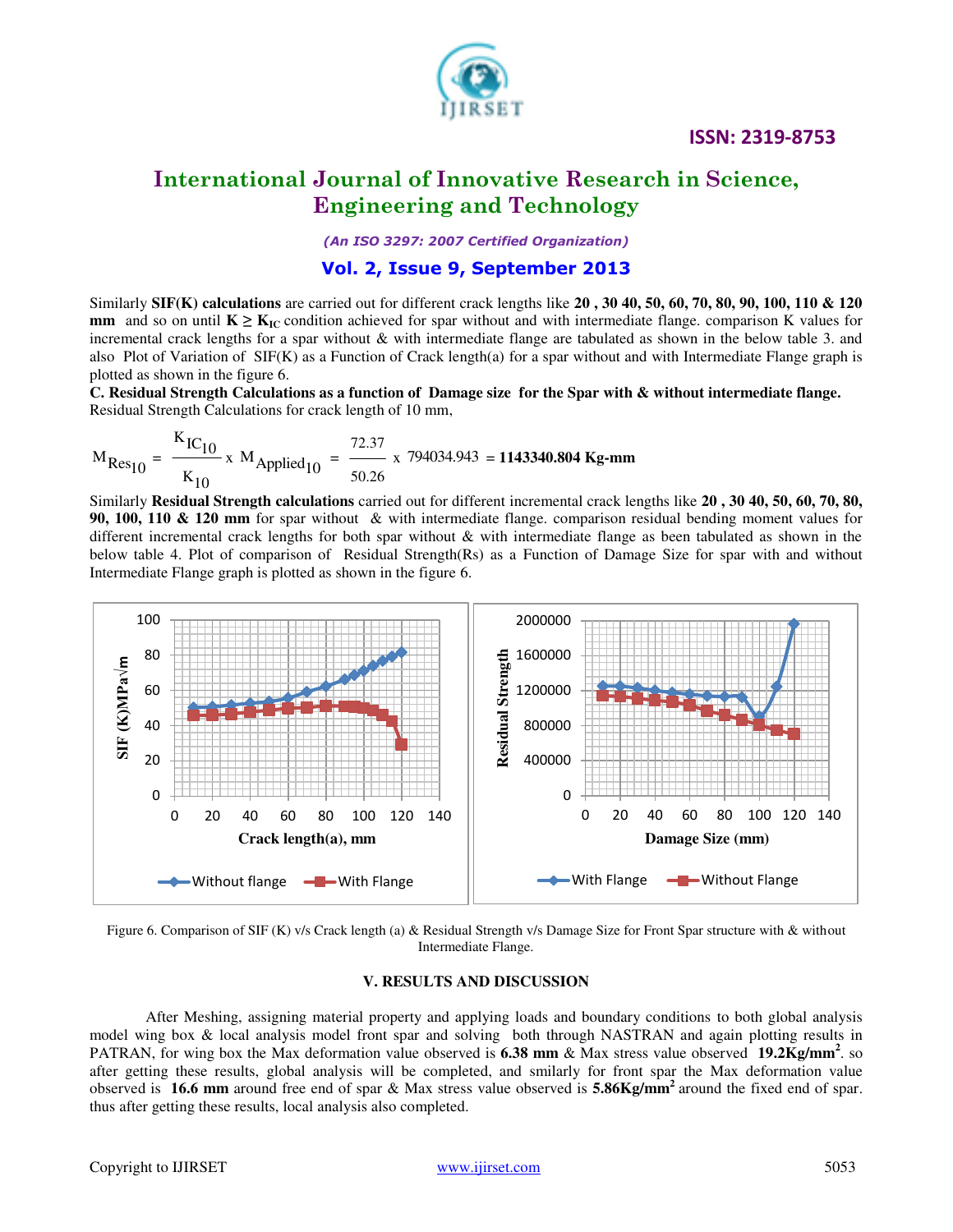

# **International Journal of Innovative Research in Science, Engineering and Technology**

*(An ISO 3297: 2007 Certified Organization)* 

# **Vol. 2, Issue 9, September 2013**

 Now comparing the results of both the global and local analysis, it is observed that max stress value of global analysis is **19.2 Kg/mm<sup>2</sup>** is more than the max stress value of **5.86 Kg/mm<sup>2</sup>** obtained from local analysis, but it is important to observe that deformation value of **16.6 mm** of local analysis is more than the deformation value of **6.38 mm** of global analysis, so this clearly says that in a wing box structure, spar structure undergoes **Max deformation** than any other parts of the wing box, so with this conclusion it is clear that results obtained not violating the basic structural analysis criteria of a wing, further the problem can be continued to achieve the objective

 **MVCCI** Method (Modified Virtual Crack Closure Integral) for stress intensity factor calculation, this numerical approach carried out using a rectangular plate with a center crack problem, and after solving SIF(K) value of **4.431 Mpa** $\forall$ **m** is obtained, and is compared with the SIF(K) value of **4.36 Mpa** $\forall$ **m**, obtained from classical approach, the SIF(K) values obtained from both approaches is almost same, thus further this technique used to solve the spar with crack problem, for calculating  $SIF(K)$  values with different crack lengths, for both spar without  $\&$  with flange.

 After this a graph of **SIF(K)** obtained with different crack lengths are to be plotted as shown in the figure 4, from figure.4, it is observed that SIF(K) values goes on increasing with increasing crack length, stress intensity factor value of **76.82 MPa√m** was observed at crack length of 110 mm, this value crosses the K<sub>IC</sub> value of the material and finally if this increase in crack length continues then it leads to a catastrophic failure of the structure.

 Further to avoid catastrophic failure of the structure, Design modification is carried out for spar by adding **intermediate flange**, and again for this modified spar SIF(K), as a function of crack length starting from 10mm to 120 mm, graph was plotted as shown in figure 4, & further compared with that obtained before modification. from figure 4 it is observed that after introducing intermediate flange, it is observed at crack length of **80 mm** itself the maximum value of SIF(K) value **51.161MPa√m** is obtained, but this obtained max value is much **less** than that obtained before modification and finally at higher crack length of **120 mm** where intermediate flange was located, there is a drastic decrease in the SIF(K) value to **29.259 MPa√m** .This SIF value is much less than the fracture toughness value**(72.37 MPa√m**) of given AL2024 T351 material. thus using intermediate flange, crack propagation in the spar was reduced drastically as shown in the figure 4.

 Similar comparison carried out for Residual strength as a function of damage size, by calculating Residual strength for spar with and without intermediate flange from 10 mm to 120 mm as shown in figure 4. for spar without flange at crack length of 10 mm, the maximum value of Residual moment observed was **1143340.804 Kg-mm**, and this value goes on decreasing as crack length start increasing, and finally at crack length of 120 mm it decreases to **703654.650 Kgmm**, this indicates that without intermediate flange structure decreases its residual strength and finally at some higher crack length, catastrophic failure of the structure may take place. but after introducing intermediate flange Residual moment value increases from **1143340.804 Kg-mm** to **1253037.698 Kg-mm** at crack length of 10 mm, & finally at 120mm there is a higher increase in value from **703654.650 Kg-mm** to **1963987.45 Kg-mm,** so this increase in residual strength for higher crack length concludes that spar structure is strengthened by introducing intermediate flange. from this it is concluded that, the intermediate flange here used acts as a crack arrester to arrest the fast fracturing crack much effectively by drastically slowing down the crack growth at this location as shown in the figure 4. hence damage can be tolerated for some time in the structure, and thus maximum safety is provided to the spar after modification and thus avoiding the future catastrophic failure of the structure.

### **VI. CONCLUSION**

Comparing global and local analysis for wing box and spar, it was observed that in both analysis stresses  $\&$ deformation obtained are comparable and acceptable thus this gives the benchmark for further analysis, and also max elemental stresses was observed at the spar bottom flange thus spar becomes most critical part in the wing box for continuation of work on spar structure to achieve project objective.

 Verification of MVCCI Method for SIF(K) calculation, both by classical approach, and numerical approach by considering a standard rectangular plate with a assumed centre crack, SIF(K) values got from both approach was almost same, thus it is possible to conclude that this MVCCI Method can be used to solve the real project problem.